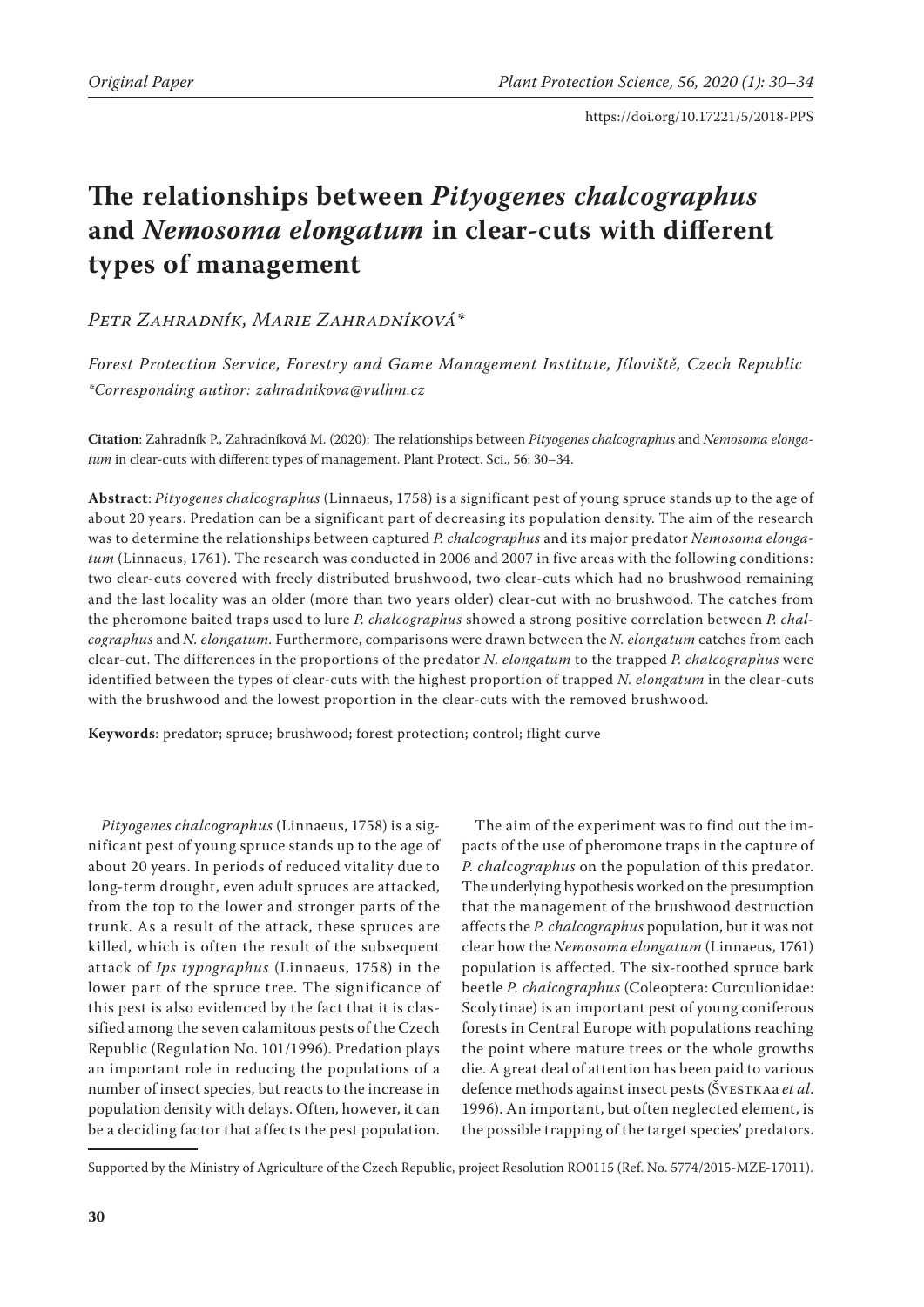The most important predator of *P. chalcographus* is *N*. *elongatum* (Coleoptera: Trogossitidae), which comprises 1–4% of *P. chalcographus* catches (Zahradník 1995) and comprises up to 60% of all the predators captured in these traps (Zumr 1988). What effect does the trapping of one adult *N. elongatum* or one egg-bearing female have on *P. chalcographus* populations? If we consider that one adult *N. elongatum* consumes one adult *P. chalcographus* per day and actively predates for 4–5 months (Baier 1991), a possible conclusion is that one adult *N. elongatum* consumes, on average, 120 adults of the *P. chalcographus* in one year, and this is likely to be even higher in the case of egg-bearing females. Each fertilised female can lay an average of 60 eggs and, on average, one larva consumes approximately 30 larvae of *P. chalcographus* during its development. The trapping of one fertilised female, therefore, potentially saves 1920 (only a simple mathematical construction) *P. chalcographus* specimens (mortality excluded), with similar figures presented by DIPPEL (1996). It follows that *N. elongatum* can significantly affect the population of *P. chalcographus*. As previous experiments have shown, the type of brushwood destruction management does not play a principal role in reducing the *P. chalcographus* population (Zahradník & Zahradníková 2015).

It could be expected that the lowest catches in the traps would be achieved on the clear-cuts with the left brushwood. It was supposed that part of the beetles from the first swarming of *P. chalcographus* would be attracted to the brushwood; during the second swarming, an increase in the catches in the pheromone traps was expected, as there will be no longer any attractive material for *P. chalcographus*.

### **MATERIAL AND METHODS**

The research was conducted in 2006 and 2007 in the Forest Enterprise Dobříš (Forests of the Czech Republic, s.e.), in the forest district of Višňová. Three types of clear-cuts in five localities were selected: (*i*) An older clear-cut with no attractive material, where freshly uncovered younger stands were not be expected to be attractive (to some extent, the conditions were similar to a clear-cut with removed brushwood) (designated A); (*ii*) Clear-cuts with brushwood removed by burning (designated B, C); (*iii*) Clear-cuts with attractive brushwood (designated D, E). The distance between the localities was approximately 500 m due to keeping similar conditions. Each locality was equipped with

five pheromone traps as the maximal number usable for its dimension. The traps were set in a line with a 20 m distance between the traps along the stand wall.

The research was initiated on 5 May, 2006. Theysohn slot pheromone traps (THEYSOHN, Germany) were equipped with a Chalcoprax pheromone dispenser (active ingredient: 6.15% chalcogran + 1.54% methyl-(2E,4Z)-2,4-decadienoate) (BASF SE, Germany). The pheromone dispensers were replaced on 11 July, 2006 and the collection was terminated on 8 September, 2006. In the second year, the experiment was initiated on 18 April, 2007, with the pheromone dispensers replaced on 27 June and the experiment was concluded on 27 August in the same year. The catches in the pheromone traps were collected regularly every week, counted, and the calibration method was used for the more numerous catches (1 ml = 550 *P. chalcographus*). The *N. elongatum* present in the catches were always counted individually in the laboratory. The ratios of *N. elongatum* to *P. chalcographus* according to the type of clear-cut was then determined. The other insect species were removed.

The numbers of *N. elongatum* trapped at the individual localities were statistically evaluated using the software STATISTICA (version 12) and a Kruskal-Wallis ANOVA on the level of significance  $\alpha = 0.05$ . The type of the clear-cut was chosen as the factor to evaluate the mutual correspondence of the mean values. The dependence of *N. elongatum* catches on the catches of *P. chalcographus* was evaluated by calculating their correlations in the same software.

## **RESULTS**

The ratios of the trapped *N. elongatum* to the trapped *P. chalcographus* differed between the years. There were also differences between the two years: in the first year, the ratios of the trapped *N. elongatum* to the trapped *P. chalcographus* ranged from 0.5 to 1.1%, while in the second year they ranged from 1.8 to 2.8% Figure 1). The ratios of the trapped *N. elongatum* were for the clear-cuts the greatest with the brushwood and the lowest for the removed brushwood.

In both years, the ratios of the trapped *N. elongatum* decreased more or less regularly from the time *P. chalcographus* first took flight (Figure 2). In 2006, this decrease was relatively irregular for the individual clear-cut brushwood management types, but in 2007, the decrease was even. The ratios of the trapped *N. elongatum* were the greatest at the beginning of the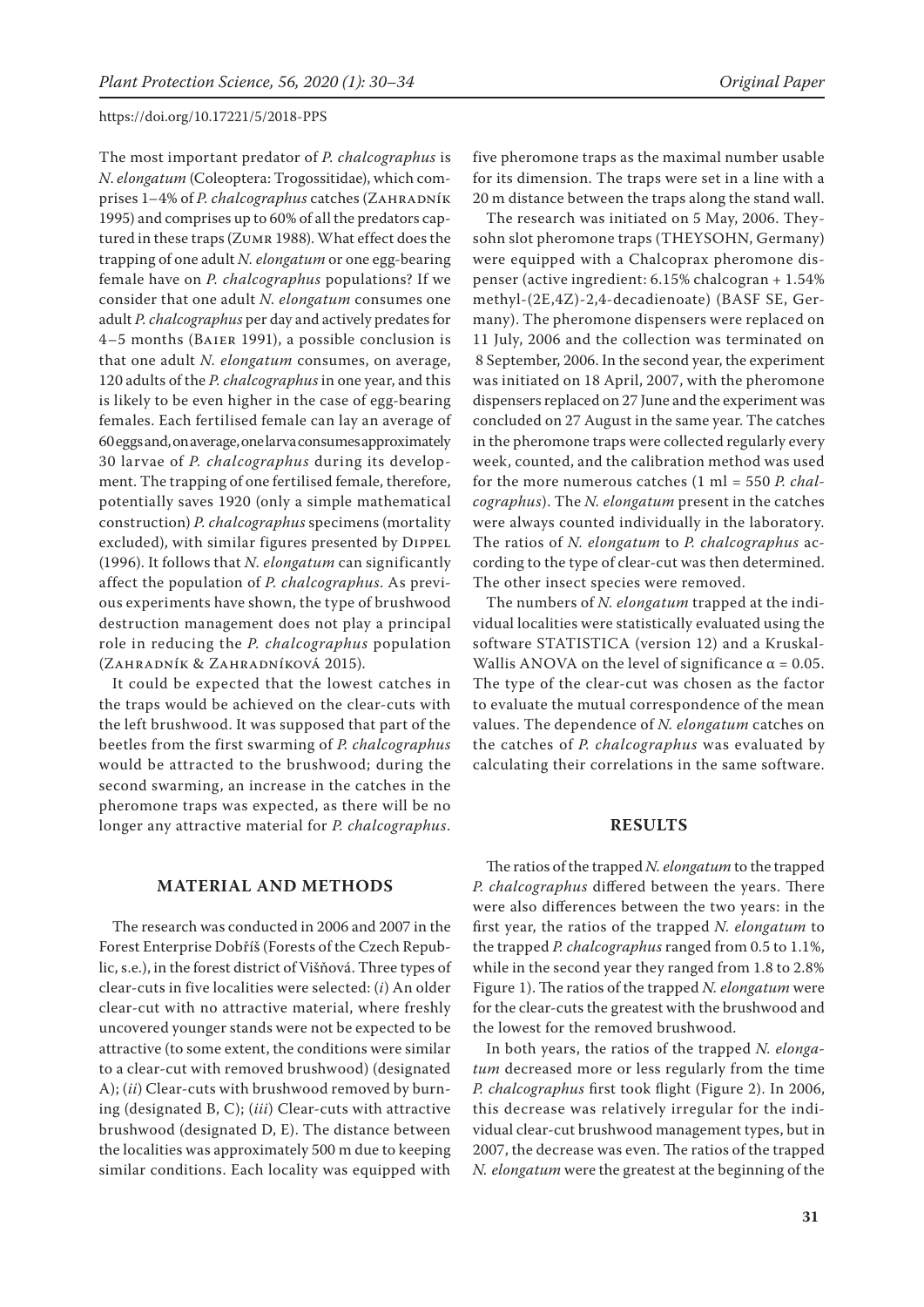

Figure 1. The percentage of *N. elongatum* in the catches of *P. chalcographus* in the different types of clear-cuts A – older with no attractive material; B, C – with burned brushwood; D, E – with attractive material in 2006 and 2007

swarming of *P. chalcographus* and then later gradually decreased, with a slight increase at the beginning of the second swarming. The maximum values at the beginning of the spring swarming reached almost 3.5% in 2006 and almost 8% in 2007, but there were clear differences between the individual types of clear-cuts.

The Kruskal-Wallis test showed that there were no statistically significant differences between the catches of *N. elongatum* from the different clear-cuts (Figure 3). The total effect of the factor was found to be not significant with the level of significance of  $\alpha$  = 0.05. probability *P* = 0.955 (in 2006) and also probability  $P = 0.980$  (in 2007) reach a greater value than  $\alpha = 0.05$ .

The statistical evaluation of the correlation between the catches of *N. elongatum* and *P. chalcographus* (Table 1) revealed a strong positive correlation; the higher the number of *P. chalcographus* present in a



Figure 2. Swarming of *Nemosoma elongatum* (NeO) and *Pityogenes chalcographus* (PCh) in the different types of clear-cut management in (A) 2006 and (B) 2007

pcs – number of caught individuals present per variant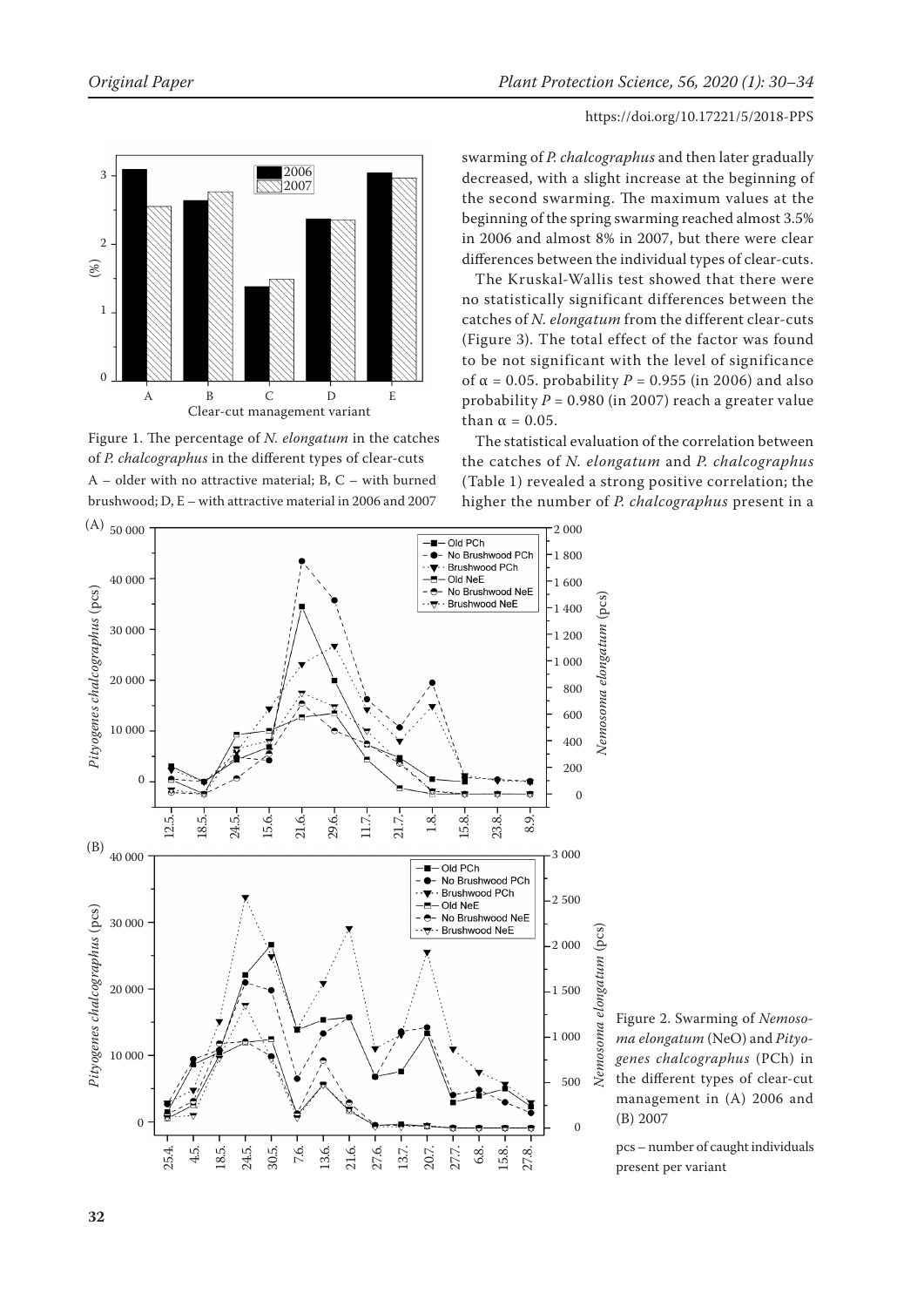

Figure 3. Characteristics of the catches of *N. elongatum* in the different types of clear-cut management in (A) 2006 and (B) 2007

A – older with no attractive material; B, C – with burned brushwood; D, E – with attractive material

Table. 1. The correlations between the catches of *P. chalcographus* and *N. elongatum* at the individual localities in 2006 and 2007

|      |   | Variant |         |        |        |        |
|------|---|---------|---------|--------|--------|--------|
| Year |   | А       | В       | C      | Ð      | E      |
| 2006 |   | 0.7859  | 0.9368  | 0.8234 | 0.8447 | 0.8640 |
|      | P | 0.0041  | 0.00001 | 0.001  | 0.0005 | 0.0003 |
| 2007 |   | 0.7871  | 0.5908  | 0.7566 | 0.5869 | 0.7588 |
|      | P | 0.0005  | 0.0204  | 0.0011 | 0.0214 | 0.001  |

*r* – correlation coefficient; *P* – probability

trap the more *N. elongatum* individuals were caught in the trap. Lower correlation coefficients were only identified for the localities B and D in 2007; but were still significant.

#### **DISCUSSION**

The results showed that leaving or removing the brushwood from the clear-cut does not greatly affect the amount of *P. chalcographus* catches. Comparable results were also found on the old clear-cut, where no more attractive material for *P. chalcographus* was available. In the other localities, a comparable capture in the pheromone traps was expected. Similarly, the ratio between the captured *P. chalcographus* could be expected to be comparable to *N. elongatum.* but it did not happen.

From the point of view of the practice of removing brushwood, it is not relevant because the occurrence of *N. elongatum* (a significant predator of *P. chalcographus*) is not strengthened or weakened by removing or leaving the brushwood. The type of management had no impact on the population even on *P. chalcographus*. Zumr (1988) stated that the catches of *P. chalcographus* included an "insignificant number" of predators that were attracted to the pheromone components used such as kairomone (HEUER & VITÉ 1984) with the *N*. *elongatum* being the most numerous (accounting for 60.1% of all the trapped predators). In previous studies, other predator species have been noted such as *Nudobius lentus* (Gravenhorst, 1806) (Coleoptera: Staphylinidae), *Thanasimus formicarius* (Linnaues, 1758) (Coleoptera: Cleridae) and *Paromalus parallelepipedus* (Herbst, 1792) (Coleoptera: Tenebrionidae), but all of them predate various species of bark beetles. Zahradník (1988, 1995) also mentioned a number of other predators, including some specific to *P. chalcographus* such as *Corticeus linearis* (Fabricius, 1790) (Coleoptera: Tenebrionidae) or *Leptophloeus alternans* (Erichson, 1845) (Coleoptera: Laemophloeidae). Nevertheless, *N. elongatum* still provided the clear majority of the trapped predators and other beetles (excluding the target species): its ratios were 75% and 72% in the window traps (Theysohn and Chemika) and 43% in the tubular traps. In comparison, *P. chalcographus* only provided 0.25–3.94%; (0.89% on average) of the species caught in the Theysohn traps, 1.94% on average in the Chemika traps and 1.1% on average in the tubular traps. BAADER and VITÉ (1986) reported a proportion of trapped *N. elongatum* of between 0.1–1.6%. Wegensteiner *et al*. (1989) captured a total of 1,175 *N. elongatum* specimens, 255 specimens of other beetle species and 339 specimens of non-target bark beetle species from a total of 650 492 trapped *P. chalcographus*.

It is evident that the percentage of *N. elongatum* to *P. chalcographus* in the catches is higher than the